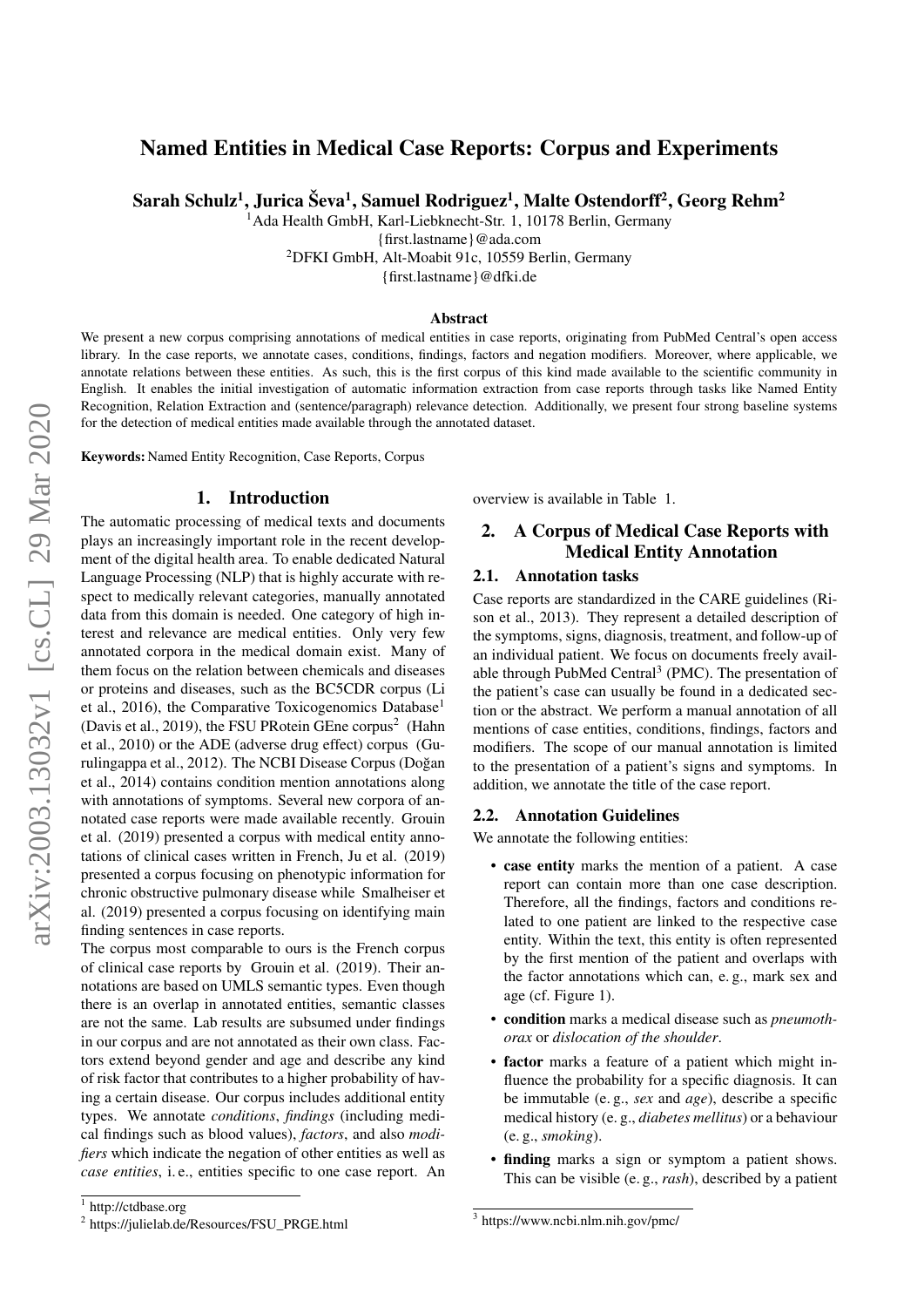<span id="page-1-0"></span>

| Corpus                     | Annotated entities                                                                      | Relationships                                    | # documents           |
|----------------------------|-----------------------------------------------------------------------------------------|--------------------------------------------------|-----------------------|
| <b>BC5CDR</b>              | chemicals $(4,409)$ , diseases $(5,818)$                                                | chemical-disease (3116)                          | 1.500 PubMed articles |
| FSU PRotein GEne           | protein, protein_familiy_or_group, protein_complex, protein_variant, protein_enum       |                                                  | 3.308 PubMed articles |
| ADE.                       | drugs $(5,063)$ , adverse effect $(5,776)$ , dosage $(231)$                             | $drug$ -adverse effect (6821), drug-dosage (279) | 3,000 PubMed articles |
| <b>NCBI Disease Corpus</b> | diseases $(6,892)$                                                                      |                                                  | 793 PubMed abstracts  |
| Grouin et al.              | 31 targets                                                                              |                                                  | 717 clinical cases    |
| <b>COPD</b>                | 16 COPD phenotype targets                                                               |                                                  | 30 full texts         |
| Smalheiser et al.          | sentenc(es) with main finding(s)                                                        |                                                  | 416 full texts        |
| Our work                   | case $(69)$ , condition $(347)$ , factor $(363)$ , finding $(3,248)$ , modifier $(336)$ |                                                  | 53 full texts         |

Table 1: Summary overview of relevant and comparable corpora.

<span id="page-1-3"></span><span id="page-1-1"></span>Case Factor Factor Seasonal allergic conjunctivitis A 7-year-old boy developed (a) Factor and case annotation

Factor Condition Here we peresent a six-month-old patient with abetaliporoteinemia. (b) Factor and condition annotation

> **Finding** Finding  $Findina$

<span id="page-1-4"></span>she had severe pain abdomen with distension and vomiting,

(c) Partially nested finding annotations

 $-has-$ 

Figure 1: Annotated entities (WebAnno)

<span id="page-1-2"></span>was a 44-year-old white man with hypothyroidism, (a) Annotation of relation *has*

 $\overline{\text{Case}}$ 

NegationModifier <sup>modifies</sup> Finding

Condition

She ultimately had a normal endoscopy, (b) Annotation of relation *modifies*

Finding Condition Rapidly progressive polyneuropathy due to dry beriberi (c) Annotation of relation *causes*

Figure 2: Annotated relations between entities (WebAnno)

(e. g., *headache*) or measurable (e. g., *decreased blood glucose level*).

• negation modifier explicitly negate the presence of a certain finding usually setting the case apart from common cases.

We also annotate relations between these entities, where applicable. Since we work on case descriptions, the anchor point of these relations is the case that is described. The following relations are annotated:

- has relations exist between a case entity and factor, finding or condition entities.
- modifies relations exist between negation modifiers and findings.
- causes relations exist between conditions and findings.

Example annotations are shown in Figure [2.](#page-1-2)

## 2.3. Annotators

We asked medical doctors experienced in extracting knowledge related to medical entities from texts to annotate the entities described above. Initially, we asked four annotators to test our guidelines on two texts. Subsequently, identified issues were discussed and resolved. Following this pilot annotation phase, we asked two different annotators to annotate two case reports according to our guidelines. The same annotators annotated an overall collection of 53 case reports.

Inter-annotator agreement is calculated based on two case reports. We reach a Cohen's kappa [\(Cohen, 1960\)](#page-0-0) of 0.68. Disagreements mainly appear for findings that are rather unspecific such as *She no longer eats out with friends* which can be seen as a finding referring to "avoidance behaviour".

## 2.4. Annotation Tools and Format

The annotation was performed using WebAnno<sup>[4](#page-0-0)</sup> [\(Eckart de](#page-0-0) [Castilho et al., 2016\)](#page-0-0), a web-based tool for linguistic annotation. The annotators could choose between a preannotated version or a blank version of each text. The preannotated versions contained suggested entity spans based on string matches from lists of conditions and findings synonym lists. Their quality varied widely throughout the corpus. The blank version was preferred by the annotators. We distribute<sup>[5](#page-0-0)</sup> the corpus in BioC JSON format<sup>[6](#page-0-0)</sup>. BioC was chosen as it allows us to capture the complexities of the annotations in the biomedical domain. It represented each documents properties ranging from full text, individual passages/sentences along with captured annotations and relationships in an organized manner. BioC is based on character offsets of annotations and allows the stacking of different layers.

# 2.5. Corpus Overview

The corpus consists of 53 documents, which contain an average number of 156.1 sentences per document, each with 19.55 tokens on average. The corpus comprises 8,275 sentences and  $167,739$  $167,739$  $167,739$  words in total. <sup>7</sup> However, as mentioned above, only case presentation sections, headings and abstracts are annotated. The numbers of annotated entities are summarized in Table [2.](#page-2-0)

Findings are the most frequently annotated type of entity. This makes sense given that findings paint a clinical picture of the patient's condition. The number of tokens per entity ranges from one token for all types to 5 tokens for cases (average length 3.1), nine tokens for conditions (average

<sup>4</sup> [https://webanno.github.io/webanno/,](https://webanno.github.io/webanno/) 08/04/2019.

<sup>5</sup> The corpus can be dowloaded here: [https://github.com/](https://github.com/adahealth/medical_case_report_corpus) [adahealth/medical\\_case\\_report\\_corpus.](https://github.com/adahealth/medical_case_report_corpus)

<sup>6</sup> <http://bioc.sourceforge.net>

<sup>7</sup> Sentence splitting and tokenization are performed using ScispaCy [\(https://allenai.github.io/scispacy/\)](https://allenai.github.io/scispacy/) and its *en\_core\_sci\_md* model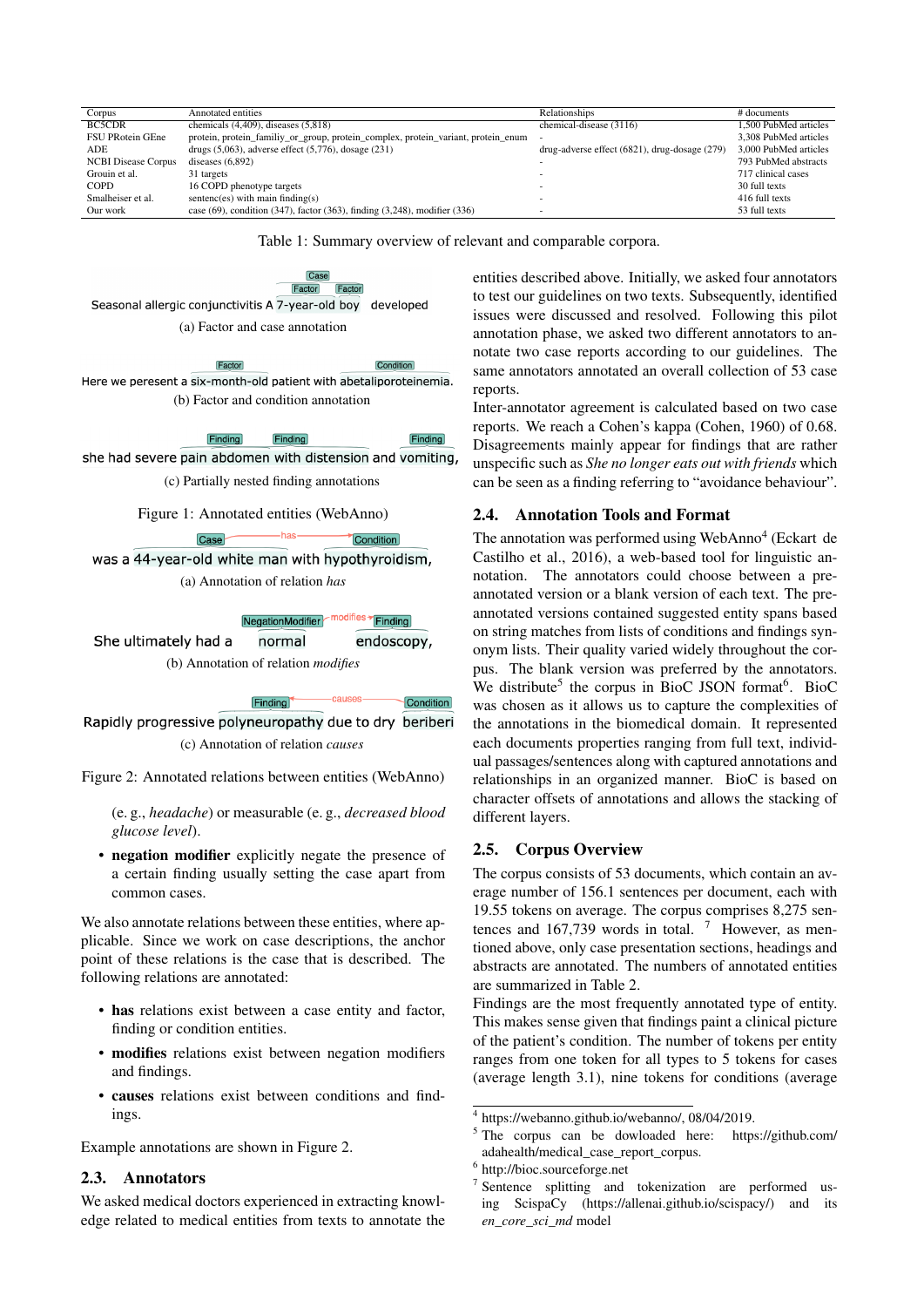<span id="page-2-0"></span>

| Type                          | Number  | Max    | Min   | Mean   |
|-------------------------------|---------|--------|-------|--------|
| Documents                     | 53      |        |       |        |
| Sentences                     | 8,275   | 827    | 44    | 156.1  |
| Words                         | 167,739 | 16,309 | 1,260 | 3164.9 |
| Annotated sentences           | 1063    | 228    |       | 19.55  |
| case                          | 69      | 5      | 1     | 3.1    |
| condition                     | 347     | 9      |       | 2.0    |
| factor                        | 363     | 16     |       | 2.5    |
| finding                       | 3,248   | 25     |       | 2.6    |
| modifier                      | 336     | 18     |       | 1.4    |
| total annotations             | 4,363   |        |       |        |
| discontinuous                 | 1,055   |        |       |        |
| multi-label                   | 1,535   |        |       |        |
| discontinuous and multi-label | 541     |        |       |        |
| nested                        | 603     |        |       |        |
| fully nested                  | 584     |        |       |        |
| partially nested              | 19      |        |       |        |

Table 2: Corpus statistics

length 2.0), 16 tokens for factors (average length 2.5), 25 tokens for findings (average length 2.6) and 18 tokens for modifiers (average length 1.4) (cf. Table [2\)](#page-2-0). Examples of rather long entities are given in Table [3.](#page-2-1)

<span id="page-2-1"></span>

| Type      | Example                                                                                  |
|-----------|------------------------------------------------------------------------------------------|
| case      | 42-year-old poorly prepared mountaineer                                                  |
| condition | Salter–Harris type II epiphysiolysis at the prox-                                        |
|           | imal left humerus                                                                        |
| factor    | 5 ml of paracetamol was given to child every 4                                           |
|           | hours for the past 6 days                                                                |
| finding   | nests and sheets of cells with moderate-to-                                              |
|           | abundant cytoplasm, eccentrically placed nuclei                                          |
|           | surrounded by dense pink homogeneous mate-                                               |
|           | rial                                                                                     |
| modifier  | height and weight were at the 25th - 50th per-<br>centile and the 50th - 75th percentile |

Table 3: Examples of long entities per type



<span id="page-2-2"></span>He complained of pain in the groin and both knees.

Figure 3: Discontinuous finding annotation

Entities can appear in a discontinuous way. We model this as a relation between two spans which we call "discontinuous" (cf. Figure [3\)](#page-2-2). Especially findings often appear as discontinuous entities, we found 543 discontinuous finding relations. The numbers for conditions and factors are lower with seven and two, respectively. Entities can also be nested within one another. This happens either when the span of one annotation is completely embedded in the span of another annotation (fully-nested; cf. Figure [1a\)](#page-1-3), or when there is a partial overlapping between the spans of two different entities (partially-nested; cf. Figure [1c\)](#page-1-4). There is a high number of inter-sentential relations in the corpus (cf. Table [4\)](#page-2-3). This can be explained by the fact that the case entity occurs early in each document; furthermore, it is related to finding and factor annotations that are distributed across different sentences.

The most frequently annotated relation in our corpus is the *has*-relation between a case entity and the findings related

<span id="page-2-3"></span>

| Type of Relation          |     | Intra-sentential |      | Inter-sentential | Total |         |  |
|---------------------------|-----|------------------|------|------------------|-------|---------|--|
| case has condition        | 28  | $18.1\%$         | 127  | 819%             | 155   | $4.0\%$ |  |
| case has finding          | 169 | 72%              | 2180 | $92.8\%$         | 2349  | 61.0%   |  |
| case has factor           | 153 | 52.9%            | 136  | 47 $1\%$         | 289   | 7.5%    |  |
| modifier modifies finding | 994 | 98.5%            | 15   | $1.5\%$          | 1009  | 26.2%   |  |
| condition causes finding  | 44  | 3.6%             | 3    | 64%              | 47    | $1.2\%$ |  |

Table 4: Annotated relations between entities. Relations appear within a sentence (intra-sentential) or across sentences (inter-sentential)

to that case. This correlates with the high number of finding entities. The relations contained in our corpus are summarized in Table [4.](#page-2-3)

# 3. Baseline systems for Named Entity Recognition in medical case reports

We evaluate the corpus using Named Entity Recognition (NER), i. e., the task of finding mentions of concepts of interest in unstructured text. We focus on detecting cases, conditions, factors, findings and modifiers in case reports (cf. Section [2.2.\)](#page-0-1). We approach this as a sequence labeling problem. Four systems were developed to offer comparable robust baselines.

The original documents are pre-processed (sentence splitting and tokenization with  $ScispaCy^{8}$  $ScispaCy^{8}$  $ScispaCy^{8}$ ). We do not perform stop word removal or lower-casing of the tokens. The BIO labeling scheme is used to capture the order of tokens belonging to the same entity type and enable span-level detection of entities. Detection of nested and/or discontinuous entities is not supported. The annotated corpus is randomized and split in five folds using scikit-learn [\(Buitinck et](#page-0-0) [al., 2013\)](#page-0-0). Each fold has a train, test and dev split with the test split defined as .15% of the train split. This ensures comparability between the presented systems.

### 3.1. Conditional Random Fields

Conditional Random Fields (CRF) [\(Lafferty et al., 2001\)](#page-0-0) are a standard approach when dealing with sequential data in the context of sequence labeling. We use a combination of linguistic and semantic features<sup>[9](#page-0-0)</sup>, with a context window of size five, to describe each of the tokens and the dependencies between them. Hyper-parameter optimization is performed using randomized search and cross validation. Span-based F1 score is used as the optimization metric.

### <span id="page-2-4"></span>3.2. BiLSTM-CRF

Prior to the emergence of deep neural language models, BiLSTM-CRF models [\(Huang et al., 2015\)](#page-0-0) had achieved state-of-the-art results for the task of sequence labeling. We use a BiLSTM-CRF model with both word-level and character-level input. BioWordVec<sup>[10](#page-0-0)</sup> [\(Chen et al., 2018\)](#page-0-0) pre-trained word embeddings are used in the embedding layer for the input representation. A bidirectional LSTM

<sup>8</sup> <https://github.com/allenai/scispacy/releases/tag/v0.2.2> [\(Neu](#page-0-0)[mann et al., 2019\)](#page-0-0) and the *en\_core\_sci\_md* model.

<sup>&</sup>lt;sup>9</sup> A list of features will be published with the corpus to guarantee reproducibility of the results.

<sup>10</sup>[https://ftp.ncbi.nlm.nih.gov/pub/lu/Suppl/BioSentVec/](https://ftp.ncbi.nlm.nih.gov/pub/lu/Suppl/BioSentVec/BioWordVec_PubMed_MIMICIII_d200.bin) [BioWordVec\\_PubMed\\_MIMICIII\\_d200.bin](https://ftp.ncbi.nlm.nih.gov/pub/lu/Suppl/BioSentVec/BioWordVec_PubMed_MIMICIII_d200.bin)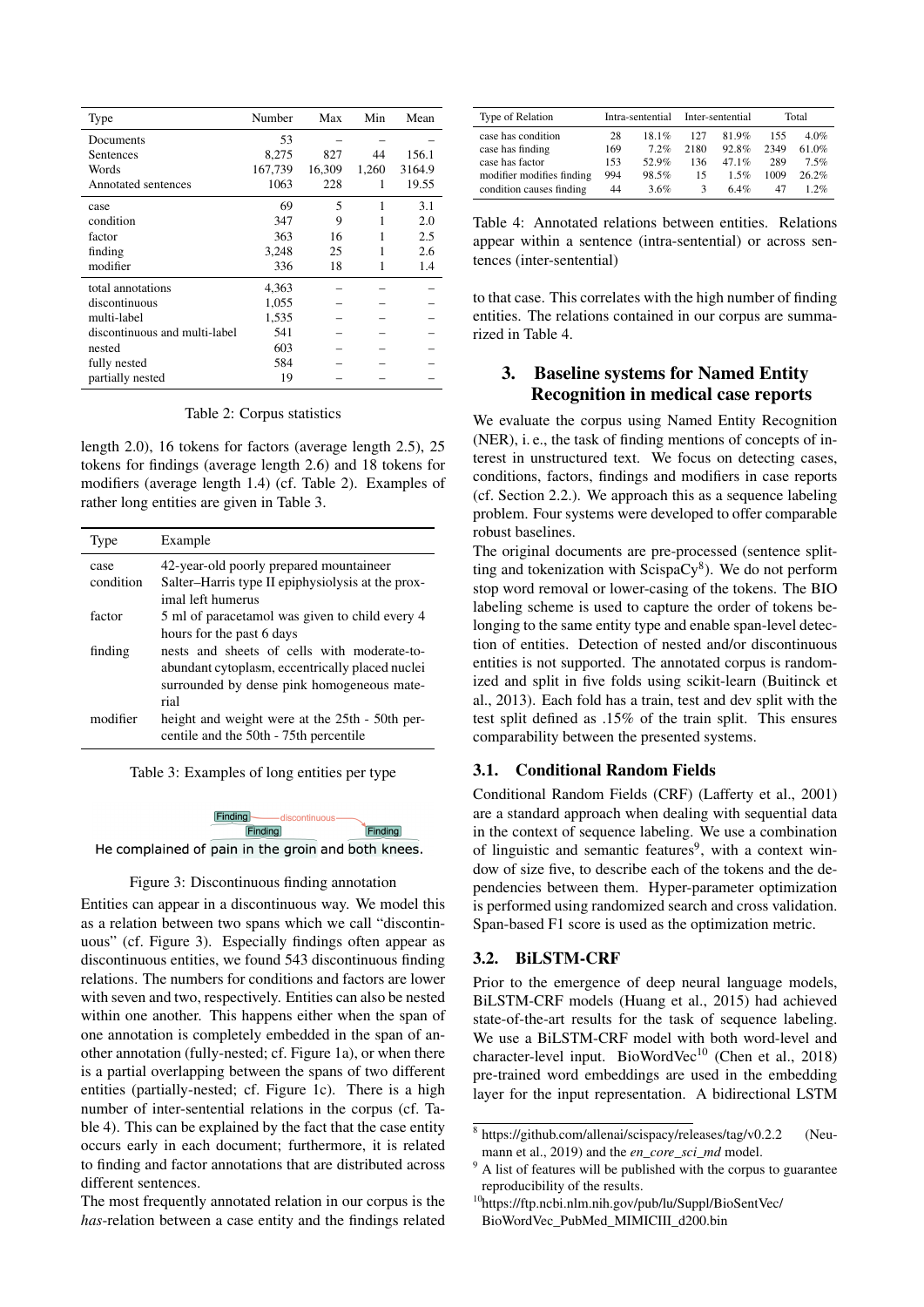<span id="page-3-0"></span>

|            | <b>CRF</b> |      |             | <b>BILSTM CRF</b> |      |      | MTL  |      |      | <b>BioBERT</b> |      |      |
|------------|------------|------|-------------|-------------------|------|------|------|------|------|----------------|------|------|
|            | P          | R    | $_{\rm F1}$ | P                 | R    | F1   | P    | R    | F1   | D              | R    | F1   |
| case       | 0.59       | 0.76 | 0.66        | 0.40              | 0.22 | 0.28 | 0.55 | 0.38 | 0.44 | 0.43           | 0.64 | 0.51 |
| condition  | 0.45       | 0.18 | 0.26        | 0.00              | 0.00 | 0.00 | 0.62 | 0.62 | 0.62 | 0.33           | 0.37 | 0.34 |
| factor     | 0.40       | 0.05 | 0.09        | 0.23              | 0.04 | 0.06 | 0.6  | 0.53 | 0.56 | 0.17           | 0.10 | 0.12 |
| finding    | 0.50       | 0.33 | 0.40        | 0.39              | 0.26 | 0.31 | 0.62 | 0.61 | 0.61 | 0.41           | 0.53 | 0.46 |
| modifier   | 0.74       | 0.32 | 0.45        | 0.60              | 0.42 | 0.47 | 0.66 | 0.63 | 0.65 | 0.51           | 0.52 | 0.50 |
| micro avg. | 0.52       | 0.31 | 0.39        | 0.41              | 0.23 | 0.30 | 0.52 | 0.44 | 0.47 | 0.39           | 0.49 | 0.43 |
| macro avg. | 0.51       | 0.31 | 0.38        | 0.37              | 0.23 | 0.28 | 0.61 | 0.58 | 0.59 | 0.40           | 0.49 | 0.44 |

Table 5: Span-level precision (P), recall (R) and F1-scores (F1) on four distinct baseline NER systems. All scores are computed as average over five-fold cross validation.

layer is applied to a multiplication of the two input representations. Finally, a CRF layer is applied to predict the sequence of labels. Dropout and L1/L2 regularization is used where applicable. He (uniform) initialization [\(He et](#page-0-0) [al., 2015\)](#page-0-0) is used to initialize the kernels of the individual layers. As the loss metric, CRF-based loss is used, while optimizing the model based on the CRF Viterbi accuracy. Additionally, span-based F1 score is used to serialize the best performing model. We train for a maximum of 100 epochs, or until an early stopping criterion is reached (no change in validation loss value grater than 0.01 for ten consecutive epochs). Furthermore, Adam [\(Kingma and Ba,](#page-0-0) [2014\)](#page-0-0) is used as the optimizer. The learning rate is reduced by a factor of 0.3 in case no significant increase of the optimization metric is achieved in three consecutive epochs.

# 3.3. Multi-Task Learning

Multi-Task Learning (MTL) [\(Ruder, 2017\)](#page-0-0) has become popular with the progress in deep learning. This model family is characterized by simultaneous optimization of multiple loss functions and transfer of knowledge achieved this way. The knowledge is transferred through the use of one or multiple shared layers. Through finding supporting patterns in related tasks, MTL provides better generalization on unseen cases and the main tasks we are trying to solve.

We rely on the model presented by [Bekoulis et al. \(2018b\)](#page-0-0) and reuse the implementation provided by the authors. $^{11}$  $^{11}$  $^{11}$ The model jointly trains two objectives supported by the dataset: the main task of NER and a supporting task of Relation Extraction (RE). Two separate models are developed for each of the tasks. The NER task is solved with the help of a BiLSTM-CRF model, similar to the one presented in Section [3.2.](#page-2-4) The RE task is solved by using a multi-head selection approach, where each token can have none or more relationships to in-sentence tokens. Additionally, this model also leverages the output of the NER branch model (the CRF prediction) to learn label embeddings. Shared layers consist of a concatenation of word and character embeddings followed by two bidirectional LSTM layers. We keep most of the parameters suggested by the authors and change (1) the number of training epochs to 100 to allow the comparison to other deep learning approaches in this work, (2) use label embeddings of size 64, (3) allow gradient clipping and (4) use  $d = 0.8$  as the pre-trained word embedding

dropout and  $d = 0.5$  for all other dropouts.  $\eta = 1^{-3}$  is used as the learning rate with the Adam optimizer and *tanh* activation functions across layers. Although it is possible to use adversarial training [\(Bekoulis et al., 2018a\)](#page-0-0), we omit from using it. We also omit the publication of results for the task of RE as we consider it to be a supporting task and no other competing approaches have been developed.

## 3.4. BioBERT

Deep neural language models have recently evolved to a successful method for representing text. In particular, Bidirectional Encoder Representations from Transformers (BERT) outperformed previous state-of-the-art methods by a large margin on various NLP tasks [\(Devlin et al., 2019\)](#page-0-0). For our experiments, we use BioBERT, an adaptation of BERT for the biomedical domain, pre-trained on PubMed abstracts and PMC full-text articles [\(Lee et al., 2019\)](#page-0-0). The BERT architecture<sup>[12](#page-0-0)</sup> for deriving text representations uses 12 hidden layers, consisting of 768 units each. For NER, token level BIO-tag probabilities are computed with a single output layer based on the representations from the last layer of BERT. We fine-tune the model on the entity recognition task during four training epochs with batch size  $b = 32$ , dropout probability  $d = 0.1$  and learning rate  $\eta = 2^{-5}$ . These hyper-parameters are proposed by [Devlin](#page-0-0) [et al. \(2019\)](#page-0-0) for BERT fine-tuning.

### 3.5. Evaluation

To evaluate the performance of the four systems, we calculate the span-level precision (P), recall (R) and F1 scores, along with corresponding micro and macro scores. The reported values are shown in Table [5](#page-3-0) and are averaged over five folds, utilising the seqeval<sup>[13](#page-0-0)</sup> framework.

With a macro avg. F1-score of 0.59, MTL achieves the best result with a significant margin compared to CRF, BiLSTM-CRF and BERT. This confirms the usefulness of jointly training multiple objectives (minimizing multiple loss functions), and enabling knowledge transfer, especially in a setting with limited data (which is usually the case in the biomedical NLP domain). This result also suggest the usefulness of BioBERT for other biomedical datasets as reported by [Lee et al. \(2019\)](#page-0-0). Despite being a rather standard approach, CRF outperforms the more elaborated BiLSTM-CRF, presumably due to data scarcity and class imbalance. We hypothesize that an increase in training data would vield

<sup>&</sup>lt;sup>11</sup>[https://github.com/bekou/multihead\\_joint\\_entity\\_relation\\_](https://github.com/bekou/multihead_joint_entity_relation_extraction) [extraction](https://github.com/bekou/multihead_joint_entity_relation_extraction)

<sup>&</sup>lt;sup>12</sup>We use the PyTorch version by HuggingFace [\(Wolf et al., 2019\)](#page-0-0). <sup>13</sup><https://github.com/chakki-works/seqeval>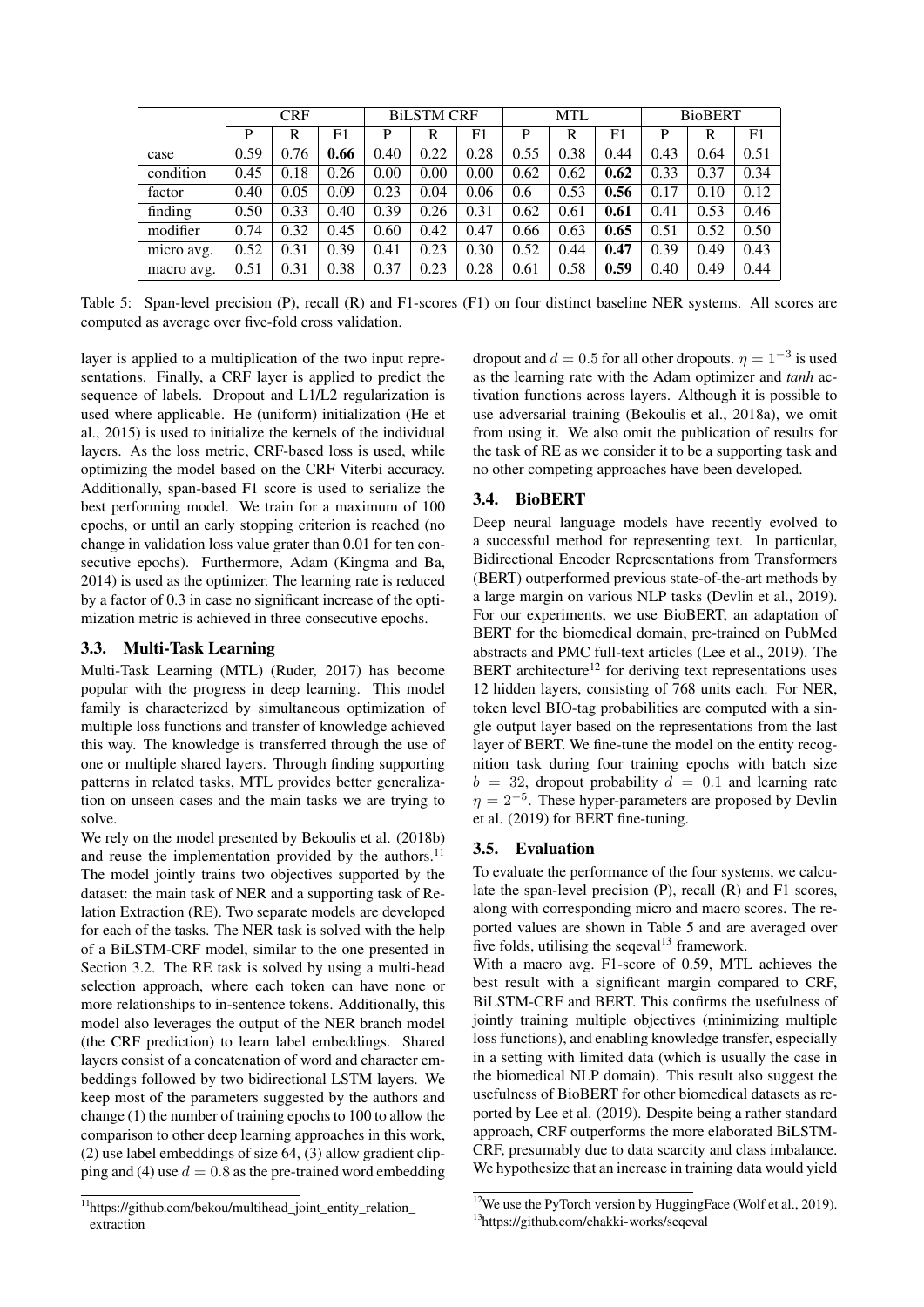better results for BiLSTM-CRF but not outperform transfer learning approach of MTL (or even BioBERT). In contrast to other common NER corpora, like CoNLL 2003<sup>[14](#page-0-0)</sup>, even the best baseline system only achieves relatively low scores. This outcome is due to the inherent difficulty of the task (annotators are experienced medical doctors) and the small number of training samples.

# 4. Conclusion

We present a new corpus, developed to facilitate the processing of case reports. The corpus focuses on five distinct entity types: cases, conditions, factors, findings and modifiers. Where applicable, relationships between entities are also annotated. Additionally, we annotate discontinuous entities with a special relationship type (*discontinuous*). The corpus presented in this paper is the very first of its kind and a valuable addition to the scarce number of corpora available in the field of biomedical NLP. Its complexity, given the discontinuous nature of entities and a high number of nested and multi-label entities, poses new challenges for NLP methods applied for NER and can, hence, be a valuable source for insights into what entities "look like in the wild". Moreover, it can serve as a playground for new modelling techniques such as the resolution of discontinuous entities as well as multi-task learning given the combination of entities and their relations. We provide an evaluation of four distinct NER systems that will serve as robust baselines for future work but which are, as of yet, unable to solve all the complex challenges this dataset holds. A functional service based on the presented corpus is currently being integrated, as a NER service, in the QURA-TOR platform [\(Rehm et al., 2020\)](#page-0-0).

# Acknowledgments

The research presented in this article is funded by the German Federal Ministry of Education and Research (BMBF) through the project QURATOR (Unternehmen Region, Wachstumskern, grant no. 03WKDA1A), see [http://qurator.](http://qurator.ai) [ai.](http://qurator.ai) We want to thank our medical experts for their help annotating the data set, especially Ashlee Finckh and Sophie Klopfenstein.

# 5. Bibliographical References

- Bekoulis, G., Deleu, J., Demeester, T., and Develder, C. (2018a). Adversarial training for multi-context joint entity and relation extraction. In Proceedings of the 2018 Conference on Empirical Methods in Natural Language Processing, pages 2830–2836.
- Bekoulis, G., Deleu, J., Demeester, T., and Develder, C. (2018b). Joint entity recognition and relation extraction as a multi-head selection problem. *Expert Systems with Applications*, 114:34–45.
- Buitinck, L., Louppe, G., Blondel, M., Pedregosa, F., Mueller, A., Grisel, O., Niculae, V., Prettenhofer, P., Gramfort, A., Grobler, J., Layton, R., VanderPlas, J., Joly, A., Holt, B., and Varoquaux, G. (2013). API design for machine learning software: experiences from the

scikit-learn project. In ECML PKDD Workshop: Languages for Data Mining and Machine Learning, pages 108–122.

- Chen, Q., Peng, Y., and Lu, Z. (2018). Biosentvec: creating sentence embeddings for biomedical texts. *2019 IEEE International Conference on Healthcare Informatics (ICHI)*, pages 1–5.
- Cohen, J. (1960). A coefficient of agreement for nominal scales. *Educational and Psychological Measurement*, 20(1):37–46.
- Davis, A. P., Grondin, C. J., Johnson, R. J., Sciaky, D., Mc-Morran, R., Wiegers, J., Wiegers, T. C., and Mattingly, C. J. (2019). The comparative toxicogenomics database: update 2019. *Nucleic acids research*, 47(D1):D948– D954.
- Devlin, J., Chang, M.-W., Lee, K., and Toutanova, K. (2019). BERT: Pre-training of Deep Bidirectional Transformers for Language Understanding. In NAACL-HLT, pages 4171–4186, oct.
- Doğan, R. I., Leaman, R., and Lu, Z. (2014). Ncbi disease corpus. *J. of Biomedical Informatics*, 47(C):1–10, February.
- Eckart de Castilho, R., Mújdricza-Maydt, É., Yimam, S. M., Hartmann, S., Gurevych, I., Frank, A., and Biemann, C. (2016). A web-based tool for the integrated annotation of semantic and syntactic structures. In Proceedings of the Workshop on Language Technology Resources and Tools for Digital Humanities (LT4DH), pages 76–84, Osaka, Japan, December. The COLING 2016 Organizing Committee.
- Grouin, C., Grabar, N., Claveau, V., and Hamon, T. (2019). Clinical case reports for NLP. In Proceedings of the 18th BioNLP Workshop and Shared Task, pages 273–282, Florence, Italy, August. Association for Computational Linguistics.
- Gurulingappa, H., Rajput, A. M., Roberts, A., Fluck, J., Hofmann-Apitius, M., and Toldo, L. (2012). Development of a benchmark corpus to support the automatic extraction of drug-related adverse effects from medical case reports. *Journal of biomedical informatics*, 45(5):885–892.
- Hahn, U., Tomanek, K., Beisswanger, E., and Faessler, E. (2010). A proposal for a configurable silver standard. *ACL 2010 - LAW 2010: 4th Linguistic Annotation Workshop, Proceedings*, pages 235–242, 01.
- He, K., Zhang, X., Ren, S., and Sun, J. (2015). Delving deep into rectifiers: Surpassing human-level performance on imagenet classification. In Proceedings of the 2015 IEEE International Conference on Computer Vision (ICCV), ICCV '15, pages 1026–1034, Washington, DC, USA. IEEE Computer Society.
- Huang, Z., Xu, W., and Yu, K. (2015). Bidirectional lstm-crf models for sequence tagging. *arXiv preprint arXiv:1508.01991*.
- Ju, M., Short, A. D., Thompson, P., Bakerly, N. D., Gkoutos, G. V., Tsaprouni, L., and Ananiadou, S. (2019). Annotating and detecting phenotypic information for chronic obstructive pulmonary disease. *JAMIA Open*, 2(2):261–271, 04.

<sup>14</sup><https://www.clips.uantwerpen.be/conll2003/ner/>